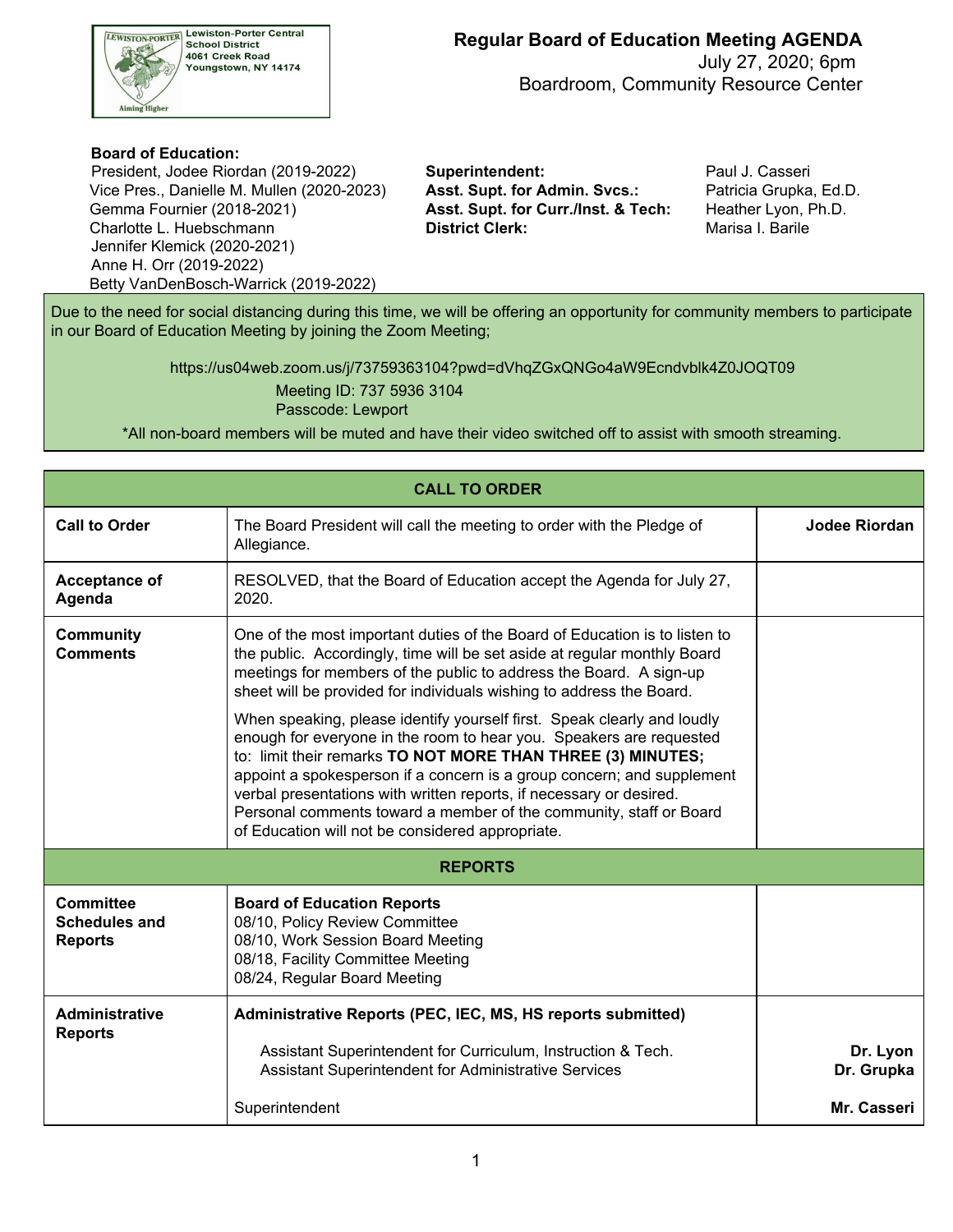**EEWISTON-PORTER Lewiston-Porter Central**<br>School District<br>4061 Creek Road<br>Youngstown, NY 14174

Aiming Higher

| <b>BOARD OF EDUCATION INFORMATION</b>                                       |                                                                                                                                                                                                                                                                                                                                                                                            |                                                                                  |  |  |  |  |
|-----------------------------------------------------------------------------|--------------------------------------------------------------------------------------------------------------------------------------------------------------------------------------------------------------------------------------------------------------------------------------------------------------------------------------------------------------------------------------------|----------------------------------------------------------------------------------|--|--|--|--|
| <b>Board Member</b><br><b>Comments</b>                                      |                                                                                                                                                                                                                                                                                                                                                                                            | <b>G. Fournier</b><br>C. Huebschmann<br>J. Klemick<br>A.Orr<br><b>B. Warrick</b> |  |  |  |  |
|                                                                             |                                                                                                                                                                                                                                                                                                                                                                                            | D. Mullen<br>J.Riordan                                                           |  |  |  |  |
| <b>Presentation</b>                                                         | District Wide Emergency Plan Presentation.<br>COVID-19 Reopening Plan Update.                                                                                                                                                                                                                                                                                                              | Dr. Grupka<br>Mr. Casseri                                                        |  |  |  |  |
|                                                                             | <b>DISTRICT OPERATIONS</b>                                                                                                                                                                                                                                                                                                                                                                 |                                                                                  |  |  |  |  |
| <b>Minutes</b>                                                              | <b>RESOLVED</b> , that the Board of Education approve the Minutes from the<br>June 23, 2020, Regular Board Meeting, as submitted by the District<br>Clerk.                                                                                                                                                                                                                                 | M-1                                                                              |  |  |  |  |
| <b>Minutes</b>                                                              | <b>RESOLVED</b> , that the Board of Education approve the Minutes from the,<br>July 1, 2020, Organizational Meeting, as submitted by the District Clerk.                                                                                                                                                                                                                                   | $M-2$                                                                            |  |  |  |  |
| <b>Minutes</b>                                                              | <b>RESOLVED</b> , that the Board of Education approve the Minutes from the,<br>July 15, 2020 Work Session, as submitted by the District Clerk.                                                                                                                                                                                                                                             | $M-3$                                                                            |  |  |  |  |
| <b>Consent Agenda for</b><br><b>Financial Operations</b>                    | <b>RESOLVED, that the Board of Education approve the following, Items</b><br>NF-1 through NF-5, in the financial consent agenda as submitted by the<br>Administration:<br><b>Budget Status Reports</b><br><b>Treasurer's Report</b><br><b>Claims</b><br><b>Transfer History</b><br><b>Budget Transfers Pending Board Approval</b>                                                          | $NF-1$<br>$NF-2$<br>$NF-3$<br>$NF-4$<br>$NF-5$                                   |  |  |  |  |
|                                                                             | <b>OLD BUSINESS</b>                                                                                                                                                                                                                                                                                                                                                                        |                                                                                  |  |  |  |  |
| <b>No Old Business</b>                                                      |                                                                                                                                                                                                                                                                                                                                                                                            |                                                                                  |  |  |  |  |
| <b>NEW BUSINESS - ADMINISTRATION</b>                                        |                                                                                                                                                                                                                                                                                                                                                                                            |                                                                                  |  |  |  |  |
| <b>Policy Revision</b><br><b>Acceptance of the</b><br><b>Second Reading</b> | <b>RESOLVED, at the second reading, that the Lewiston-Porter Board of</b><br>Education accept the following policies;<br>Policy 8410, Community Education<br>Policy 8420, Opening Exercises<br>Policy 8430, Independent Study<br>Policy 8440, Homework<br>Policy 8450, Home Tutoring (Homebound Instruction)<br>Policy 8460, Field Trips<br>Policy 8470, Home Instruction (Home Schooling) | <b>NA-1</b>                                                                      |  |  |  |  |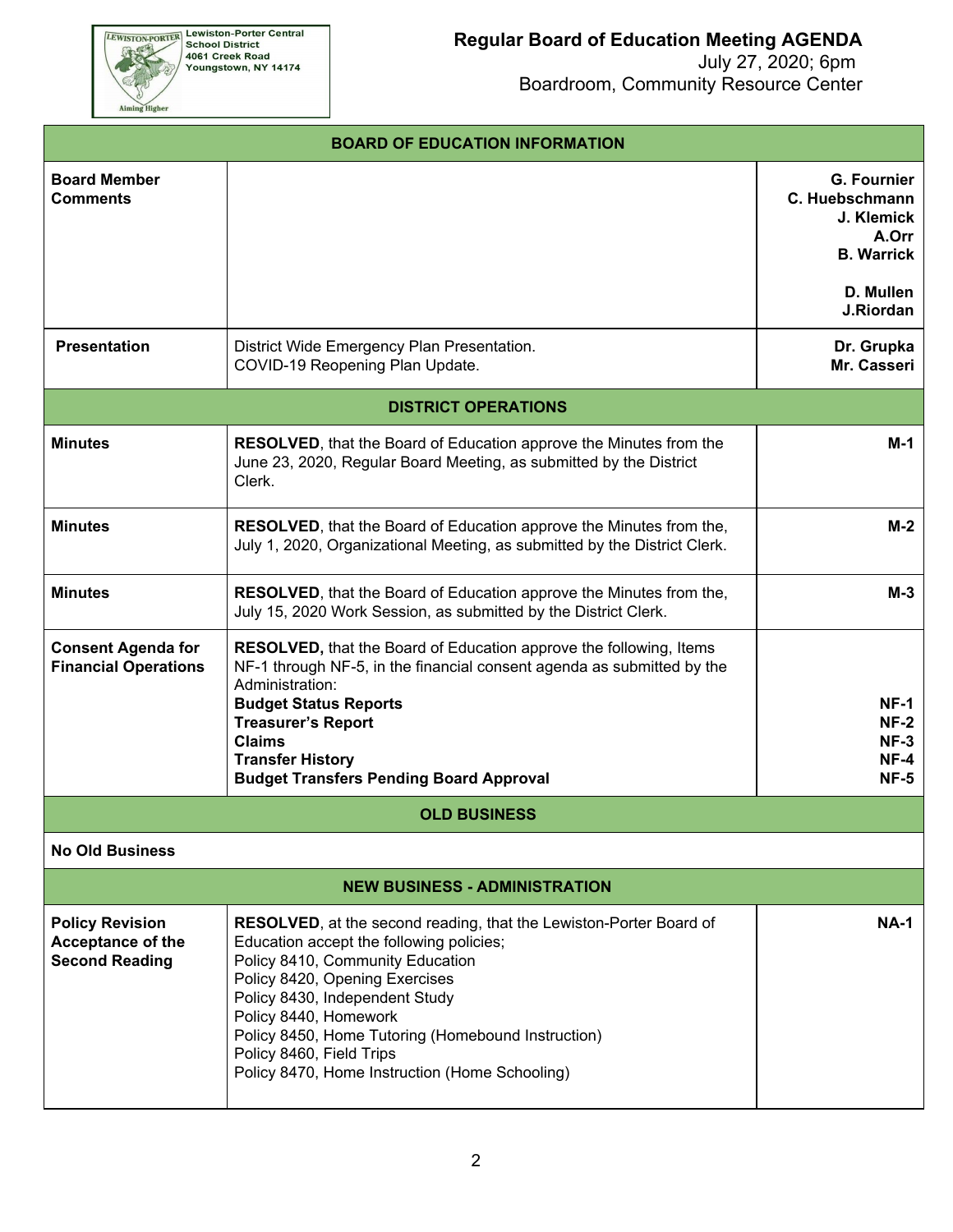

| Approval of the<br><b>Confidential</b><br><b>Employee Working</b><br><b>Agreements</b>                                | <b>RESOLVED, that the Lewiston-Porter Board of Education approve the</b><br>Confidential Employee Working Agreement for July 1, 2020 to June 30,<br>2023 as recommended by the Superintendent of Schools for the<br>following Confidential Employees;<br><b>Marisa I. Barile</b><br>Lynn Braunbach<br><b>Janet Cirillo</b><br><b>Paul Feathers</b><br><b>Kathy Moore</b><br><b>Richard Salverson</b><br><b>Rhonda Shiah</b>                                                                                                                                                                                                                                                                                                                                                                                                                                                                                                                                                                                                                                                                                                                                                                                                                                                                                                                                                                                                                                                                                                                                                                                        | <b>NA-2</b> |
|-----------------------------------------------------------------------------------------------------------------------|--------------------------------------------------------------------------------------------------------------------------------------------------------------------------------------------------------------------------------------------------------------------------------------------------------------------------------------------------------------------------------------------------------------------------------------------------------------------------------------------------------------------------------------------------------------------------------------------------------------------------------------------------------------------------------------------------------------------------------------------------------------------------------------------------------------------------------------------------------------------------------------------------------------------------------------------------------------------------------------------------------------------------------------------------------------------------------------------------------------------------------------------------------------------------------------------------------------------------------------------------------------------------------------------------------------------------------------------------------------------------------------------------------------------------------------------------------------------------------------------------------------------------------------------------------------------------------------------------------------------|-------------|
| <b>Approval to Extend the</b><br><b>Personal Touch Food</b><br><b>Service Inc. Child</b><br><b>Nutrition Contract</b> | RESOLVED, that the Lewiston-Porter Board of Education approve to<br>extend the Personal Touch Food Service Inc. Child Nutrition Contract for<br>the 2020-2021 school year, as recommended by the Assistant<br>Superintendent for Administrative Services.                                                                                                                                                                                                                                                                                                                                                                                                                                                                                                                                                                                                                                                                                                                                                                                                                                                                                                                                                                                                                                                                                                                                                                                                                                                                                                                                                          | $NA-3$      |
| <b>Approval of the</b><br><b>Disposal of Textbooks</b>                                                                | <b>RESOLVED, that the Lewiston-Porter Board of Education approve the</b><br>requests to dispose of textbooks as submitted by administration.                                                                                                                                                                                                                                                                                                                                                                                                                                                                                                                                                                                                                                                                                                                                                                                                                                                                                                                                                                                                                                                                                                                                                                                                                                                                                                                                                                                                                                                                       | <b>NA-4</b> |
| <b>Approval of New</b><br><b>Textbooks</b>                                                                            | RESOLVED, that the Lewiston-Porter Board of Education approve the<br>purchase of new textbooks, as recommended by the Assistant<br>Superintendent for Curriculum, Instruction, and Technology.                                                                                                                                                                                                                                                                                                                                                                                                                                                                                                                                                                                                                                                                                                                                                                                                                                                                                                                                                                                                                                                                                                                                                                                                                                                                                                                                                                                                                     | <b>NA-5</b> |
| <b>Approval of Facility</b><br><b>Service Agreements</b>                                                              | RESOLVED, upon the recommendation of the Superintendent of Schools,<br>that the Lewiston-Porter Board of Education approve the following<br>agreements for the 2020-2021 school year;<br>Access Elevator for the handicap elevator maintenance<br>$\bullet$<br>ACT for the truck lease – year 5 of 5.<br>$\bullet$<br>ALPS Elevator Service for the inspection of all elevators in the<br>$\bullet$<br>District.<br><b>Cummins</b> for the preventive maintenance and inspections of<br>$\bullet$<br>generators in the district.<br><b>Daikin</b> for the chiller maintenance at the High School.<br><b>Ehrlich</b> for the District wide pest control service.<br>$\bullet$<br>Greater Niagara for the preventative maintenance and startup for<br>$\bullet$<br>heating boilers in all buildings in the District.<br>Hoot for the backflow maintenance.<br><b>Johnson Controls</b> for the fire alarm comprehensive, monitoring,<br>sprinkler service agreement.<br><b>Pitney Bowes</b> for the service agreement for the MailStream Mono<br>Printer Module and the Connect+ 1000 Feeder.<br>Ronco for the telephone equipment maintenance service and<br>CallPilot Partner Assurance Software support, Basic, Tier 2 Basic<br>to the district.<br>Schindler for the High School elevator maintenance agreement.<br><b>Simplex Grinnell</b> for the service support of the fire alarm systems<br>in the District.<br>Thyssenkrupp for the High School and Intermediate Education<br>Center large and freight elevator maintenance.<br>U & S for the technical professional support for cameras and fob<br>system. | <b>NA-6</b> |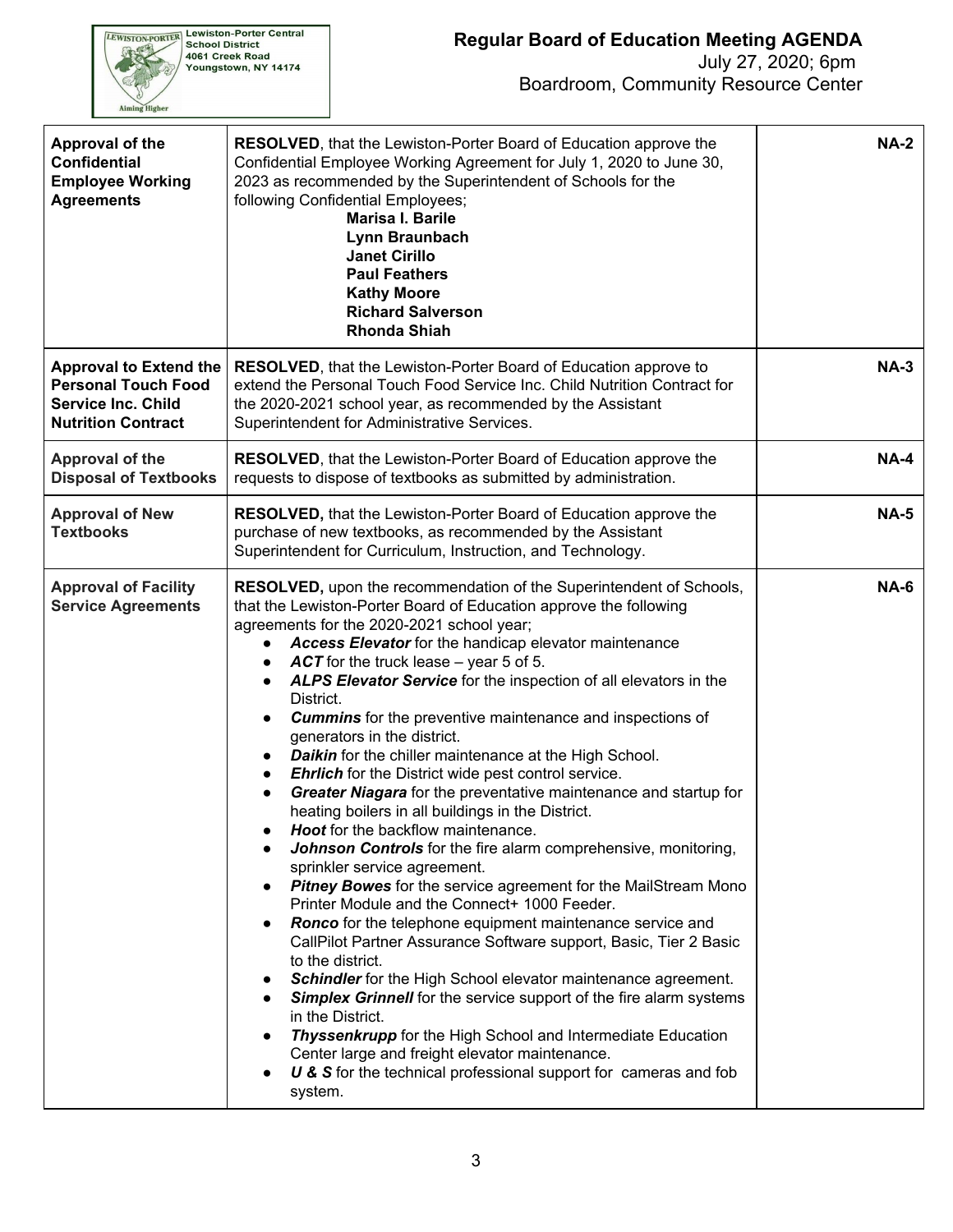

|                                                                                 | <b>Waterwise</b> for the water treatment and cooling tower services to<br>the District.<br>BE IT FURTHER RESOLVED, that the Board of Education of the<br>Lewiston-Porter Central School District hereby authorize the<br>Superintendent to execute the above agreements on behalf of the District.                                                                                                                                                                                                                                                                                                                                                                                                                                                                                                              |              |
|---------------------------------------------------------------------------------|-----------------------------------------------------------------------------------------------------------------------------------------------------------------------------------------------------------------------------------------------------------------------------------------------------------------------------------------------------------------------------------------------------------------------------------------------------------------------------------------------------------------------------------------------------------------------------------------------------------------------------------------------------------------------------------------------------------------------------------------------------------------------------------------------------------------|--------------|
| <b>Approval to Fund the</b><br><b>Tax Certiorari Fund</b>                       | BE IT RESOLVED, that upon the recommendation of the Superintendent<br>of Schools, the Board of Education authorizes funding of the tax certiorari<br>reserve from the 2019-2020 general fund in the<br>amount of \$433,589 for the 2020-2021 school year. The tax certiorari<br>reserve is for tax refunds to do re-assessments levied after the final tax<br>rolls have been processed or to pay for prior reassessments that<br>have been challenged.                                                                                                                                                                                                                                                                                                                                                         | <b>NA-7</b>  |
| <b>Approval to Fund the</b><br><b>Repair Reserve Fund</b>                       | BE IT RESOLVED, that upon the recommendation of the Superintendent<br>of Schools, the Board of Education authorizes funding of a repair from<br>the 2019-2020 general fund in the amount of \$500,000 for the 2020-2021<br>school year. The repair reserve is for repairs to capital improvements or<br>equipment, such repairs to be of a type not recurring annually, or at<br>shorter intervals; or for other purposes authorized by Law. This will allow<br>for transfers from this fund to cover the expenses related to COVID-19<br>Pandemic PPE and safety equipment costs in the 20-21 school year.                                                                                                                                                                                                     | <b>NA-8</b>  |
| Approval of the<br><b>Buffalo Construction</b><br><b>Contract</b>               | RESOLVED, that the Lewiston-Porter Board of Education approve the<br>Buffalo Construction Contract as the Construction Manager for the<br>2020-2024 Capital Improvements Project, as recommended by the<br>Assistant Superintendent for Administrative Services.                                                                                                                                                                                                                                                                                                                                                                                                                                                                                                                                                | <b>NA-9</b>  |
| <b>Approval of the</b><br><b>Community Education</b><br><b>Program Contract</b> | <b>RESOLVED, that the Lewiston-Porter Board of Education approve the</b><br>contract for Ms. Anita Muzzi for the development of the Community<br>Education Program for July 1, 2020 to July 1, 2021.                                                                                                                                                                                                                                                                                                                                                                                                                                                                                                                                                                                                            | <b>NA-10</b> |
| Approval of the<br>2020-2025 Strategic<br>Plan                                  | RESOLVED, upon the recommendation of the Superintendent of<br>Schools, that the Lewiston-Porter Board of Education approve the<br>2020-2025 Strategic Plan.                                                                                                                                                                                                                                                                                                                                                                                                                                                                                                                                                                                                                                                     | <b>NA-11</b> |
|                                                                                 | <b>PUPIL PERSONNEL</b>                                                                                                                                                                                                                                                                                                                                                                                                                                                                                                                                                                                                                                                                                                                                                                                          |              |
| <b>Recommendations for</b><br><b>CSE Placement and</b><br><b>Amendments</b>     | <b>RESOLVED, upon the recommendation of the Superintendent of</b><br>Schools, that the Board of Education accept the recommendations and<br>amendments of the Committee on Special Education and approve the<br>authorization of funds to implement the special education programs and<br>services consistent with such recommendations for the following:<br>2019/2020 School Year:<br>01/31/2020, 03/03/020, 3/12/2020, 04/01/2020, 05/11/2020, 05/12/2020,<br>05/18/2020, 05/19/2020, 05/21/2020, 05/26/2020, 05/28/2020<br>2020/2021 School Year:<br>04/27/2020, 04/28/2020, 04/30/2020, 05/04/2020, 05/05/2020,<br>05/06/2020, 05/07/2020, 05/08/2020, 05/11/2020, 05/12/2020,<br>05/13/2020, 05/14/2020, 05/15/2020, 05/18/2020, 05/19/2020,<br>05/20/2020,05/27/2020, 06/01/2020, 06/03/2020, 06/12/2020 | <b>NP-1</b>  |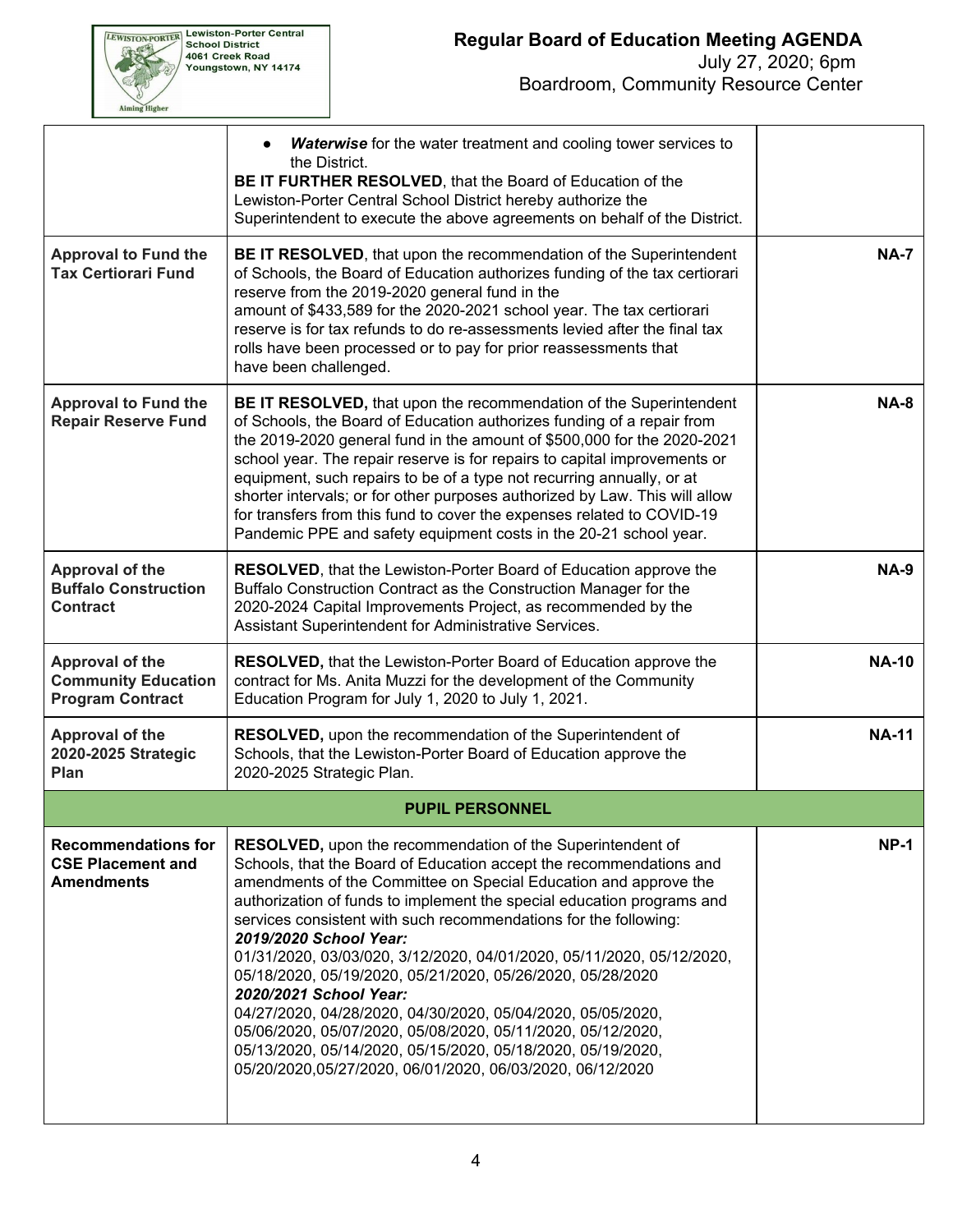**EEWISTON-PORTER Lewiston-Porter Central**<br>School District<br>4061 Creek Road<br>Youngstown, NY 14174

Aiming Higher

## **Regular Board of Education Meeting AGENDA**

|                                              |                                                                                                                                                               |                                                                                                                                                                                                                                                                                                                                                                                                                                                                                                                                                                                                                                                                                                                                                                                                                                                                                                       | PERSONNEL - CONSENT AGENDA |             |            |  |  |
|----------------------------------------------|---------------------------------------------------------------------------------------------------------------------------------------------------------------|-------------------------------------------------------------------------------------------------------------------------------------------------------------------------------------------------------------------------------------------------------------------------------------------------------------------------------------------------------------------------------------------------------------------------------------------------------------------------------------------------------------------------------------------------------------------------------------------------------------------------------------------------------------------------------------------------------------------------------------------------------------------------------------------------------------------------------------------------------------------------------------------------------|----------------------------|-------------|------------|--|--|
| <b>Resignations/</b><br><b>Rescissions -</b> | RESOLVED, upon the recommendation of the Superintendent of<br>Schools, that the Board of Education accept the consent agenda for<br>resignations/rescissions. |                                                                                                                                                                                                                                                                                                                                                                                                                                                                                                                                                                                                                                                                                                                                                                                                                                                                                                       |                            |             |            |  |  |
| Instructional                                | <b>Name</b>                                                                                                                                                   | <b>Date</b>                                                                                                                                                                                                                                                                                                                                                                                                                                                                                                                                                                                                                                                                                                                                                                                                                                                                                           | <b>Tenure</b>              | Reason      | <b>PRI</b> |  |  |
|                                              | Janelle Krajcirik                                                                                                                                             | 6/30/20                                                                                                                                                                                                                                                                                                                                                                                                                                                                                                                                                                                                                                                                                                                                                                                                                                                                                               | Science                    | Resignation |            |  |  |
|                                              | <b>Name</b>                                                                                                                                                   | <b>Date</b>                                                                                                                                                                                                                                                                                                                                                                                                                                                                                                                                                                                                                                                                                                                                                                                                                                                                                           | <b>Position</b>            | Reason      |            |  |  |
|                                              | Maureen Castiglione                                                                                                                                           | 1/4/21                                                                                                                                                                                                                                                                                                                                                                                                                                                                                                                                                                                                                                                                                                                                                                                                                                                                                                | <b>Teacher Aide</b>        | Retirement  |            |  |  |
| <b>Appointments -</b>                        | an ineffective                                                                                                                                                | RESOLVED, upon the recommendation of the Superintendent of<br>Schools, that the Board of Education accept the consent agenda for<br>Instructional and Long-Term appointments. The probationary expiration<br>date is tentative and conditional only (unless extended in accordance<br>with the law). Except to the extent required by the applicable provisions<br>of Section 3012 of the Education Law. In order to be granted tenure the<br>principal/teacher must receive composite or overall annual professional<br>performance review ratings pursuant to Section 3012-c and/or 3012-d of<br>he Education Law of either effective or highly effective in at least three<br>(3) of the four (4) preceding years, and if the principal/teacher receives<br>composite or overall rating in the final year of the probationary period the<br>teacher shall not be eligible for tenure at that time. |                            |             |            |  |  |
| Instructional                                | Name:                                                                                                                                                         | <b>Emily Sharpe</b>                                                                                                                                                                                                                                                                                                                                                                                                                                                                                                                                                                                                                                                                                                                                                                                                                                                                                   |                            |             | <b>PAI</b> |  |  |
|                                              | <b>Placement:</b>                                                                                                                                             | Middle School                                                                                                                                                                                                                                                                                                                                                                                                                                                                                                                                                                                                                                                                                                                                                                                                                                                                                         |                            |             |            |  |  |
|                                              | <b>Position:</b>                                                                                                                                              | Math Teacher                                                                                                                                                                                                                                                                                                                                                                                                                                                                                                                                                                                                                                                                                                                                                                                                                                                                                          |                            |             |            |  |  |
|                                              | <b>Effective:</b>                                                                                                                                             | 9/1/20                                                                                                                                                                                                                                                                                                                                                                                                                                                                                                                                                                                                                                                                                                                                                                                                                                                                                                |                            |             |            |  |  |
|                                              | <b>Probationary Period:</b>                                                                                                                                   | 8/27/19 - 8/26/23                                                                                                                                                                                                                                                                                                                                                                                                                                                                                                                                                                                                                                                                                                                                                                                                                                                                                     |                            |             |            |  |  |
|                                              | <b>Tenure Area:</b>                                                                                                                                           | Math                                                                                                                                                                                                                                                                                                                                                                                                                                                                                                                                                                                                                                                                                                                                                                                                                                                                                                  |                            |             |            |  |  |
|                                              | <b>Certification:</b>                                                                                                                                         | Math 5-9, Math 7-12                                                                                                                                                                                                                                                                                                                                                                                                                                                                                                                                                                                                                                                                                                                                                                                                                                                                                   |                            |             |            |  |  |
|                                              | Degree:                                                                                                                                                       | <b>Bachelors</b>                                                                                                                                                                                                                                                                                                                                                                                                                                                                                                                                                                                                                                                                                                                                                                                                                                                                                      |                            |             |            |  |  |
|                                              | Step:                                                                                                                                                         | 3                                                                                                                                                                                                                                                                                                                                                                                                                                                                                                                                                                                                                                                                                                                                                                                                                                                                                                     |                            |             |            |  |  |
|                                              | Salary:                                                                                                                                                       | \$41,888                                                                                                                                                                                                                                                                                                                                                                                                                                                                                                                                                                                                                                                                                                                                                                                                                                                                                              |                            |             |            |  |  |
|                                              |                                                                                                                                                               |                                                                                                                                                                                                                                                                                                                                                                                                                                                                                                                                                                                                                                                                                                                                                                                                                                                                                                       |                            |             |            |  |  |